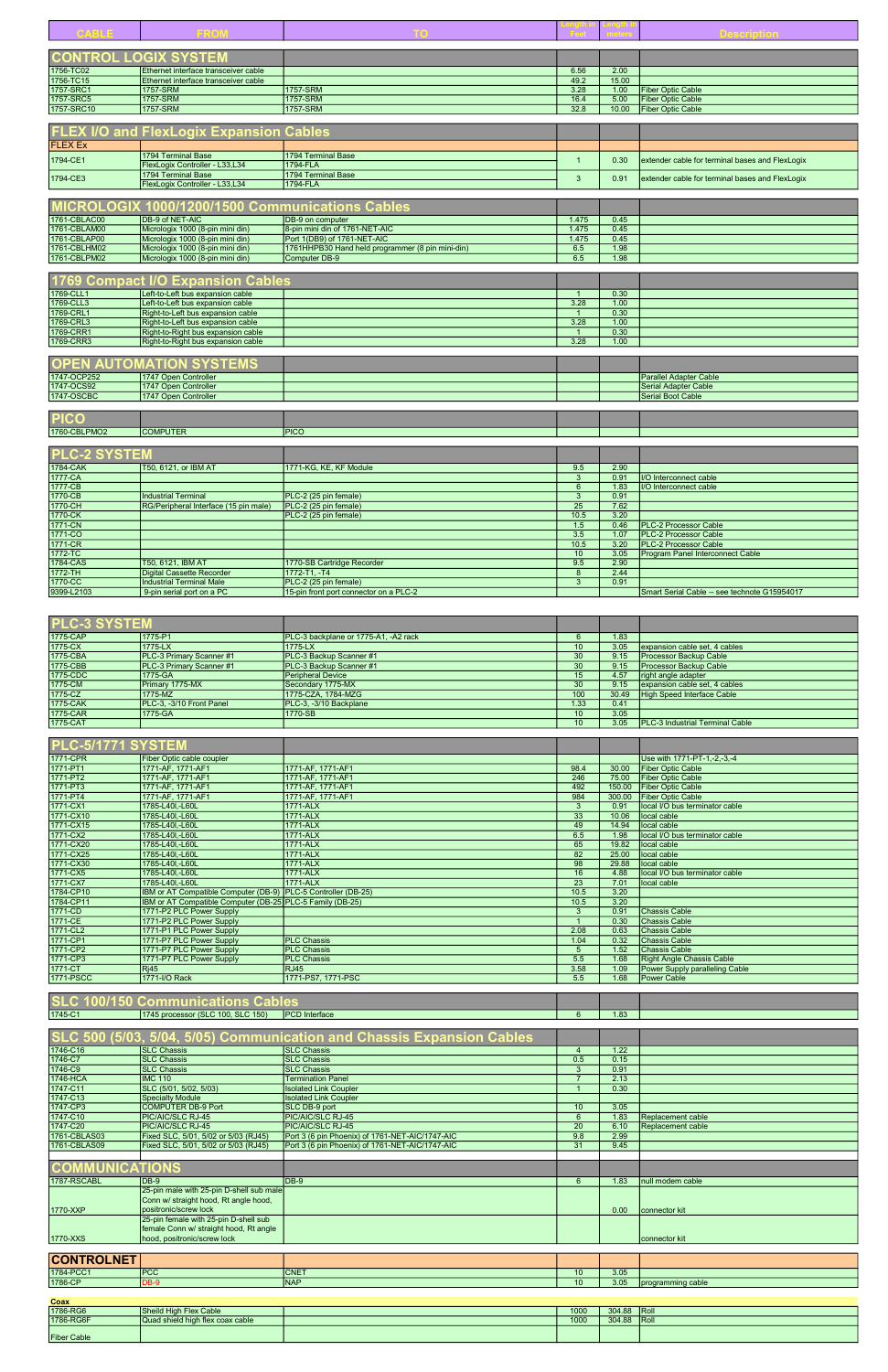| 1786-FS10   | 200 Micron cable assembly    |                               | 32.8  | 10.00  |                           |
|-------------|------------------------------|-------------------------------|-------|--------|---------------------------|
| 1786-FS100  | 200 Micron cable assembly    |                               | 328   | 100.00 |                           |
| 1786-FS20   | 200 Micron cable assembly    |                               | 65.6  | 20.00  |                           |
| 1786-FS200  | 200 Micron cable assembly    |                               | 656.2 | 200.06 |                           |
| 1786-FS300  | 200 Micron cable assembly    |                               | 984.2 | 300.06 |                           |
| 1786-FS60   | 200 Micron cable assembly    |                               | 196.8 | 60.00  |                           |
| 1786-FSB500 | 200 Micron cable assembly    |                               | 1640  | 500.00 |                           |
| 1786-FSKIT  | V-Pin Connector Kit          |                               |       |        |                           |
| 1786-BNC    | <b>RG6 Coaxial Connector</b> |                               |       |        | 75 ohm, crimp type        |
| 1786-BNCJ   | IJack                        | Jack                          |       |        | Adapter                   |
| 1786-BNCJ1  | <b>BNC Coaxial Connector</b> |                               |       |        | <b>Isolated Bulk Head</b> |
| 1786-BNCP   | Male coaxial Connector       | <b>Male Coaxial Connector</b> |       |        | Plug connector            |

| <b>Fiber</b> |                           |       |        |  |
|--------------|---------------------------|-------|--------|--|
| 1786-FS10    | 200 Micron Cable assembly | 32.8  | 10.00  |  |
| 1786-FS100   | 200 Micron Cable assembly | 328.7 | 100.03 |  |
| 1786-FS20    | 200 Micron Cable assembly | 65.6  | 20.00  |  |
| 1786-FS200   | 200 Micron Cable assembly | 656.2 | 200.06 |  |
| 1786-FS300   | 200 Micron Cable assembly | 984.2 | 300.06 |  |
| 1786-FS60    | 200 Micron Cable assembly | 196.8 | 60.00  |  |
| 1786-FSB500  | 200 Micron Bulk Cable     | 1640  | 500.00 |  |

# **DEVICENET**

| <b>General Interconnect Cables</b> |                             |                             |                  |                                                                                                         |
|------------------------------------|-----------------------------|-----------------------------|------------------|---------------------------------------------------------------------------------------------------------|
| 1784-PCD1                          | 1784-PCD                    | 5-Pin Dnet Connector (Male) | .83              |                                                                                                         |
| 96914101                           | 1784-PCD                    | 5-Pin Dnet Connector (Male) | .83              | <b>Part Number shown on PCD-1 Cable</b>                                                                 |
| 1787-MCABL                         | 5-Pin DNET Connector Female | mini connector              | .83              |                                                                                                         |
| 1787-OPCAB                         | 5-Pin DNET Connector Female | open style, pigtail         | .83              |                                                                                                         |
| 1787-PCABL                         | 5-Pin DNET Connector Female | <b>IProbe</b>               | 1.83             |                                                                                                         |
| 96881702                           | 5-Pin DNET Connector Female | <b>Probe</b>                | .83              | Part Number shown on 1787-PCABL Cable                                                                   |
| 1787-TCABL                         | 5-Pin DNET Connector Female | T-Tap                       | .83 <sub>1</sub> |                                                                                                         |
| 96881601                           | 5-Pin DNET Connector Female | T-Tap                       | .83              | <b>Part Number shown on 1787-TCABL Cable</b>                                                            |
| <b>Connectors</b>                  |                             |                             |                  |                                                                                                         |
| 1787-PLUG10R                       |                             |                             |                  | 10 position connector with jack screws                                                                  |
| 1799-DNETCON                       |                             |                             |                  | 5-position open style connector                                                                         |
| 1849037                            |                             |                             |                  | 5-position open style connector - Alternate Part number for<br>1799-DNETCON                             |
| 1799-DNETSCON                      |                             |                             |                  | 5-position open style connector with locking screws                                                     |
| 1882832                            |                             |                             |                  | 5-position open style connector with locking screws - Alternate<br><b>Part number for 1799-DNETSCON</b> |

### Spools

| -----                       |                                                     |
|-----------------------------|-----------------------------------------------------|
| 1485C-P1-A500               | 500M spool of thick gray jacket cable               |
| 1485C-P1-C150               | 150M spool of thin yellow cable; chemical resistant |
| 1485C-P1-C300               | 300M spool of thin yellow cable; chemical resistant |
| 1485C-P1-C50                | 50M spool of thin yellow cable; chemical resistant  |
| 1485C-P1-C600               | 600M spool of thin yellow cable; chemical resistant |
| 1485C-P1A150                | 150M spool of thick gray jacket cable               |
| 1485C-P1A300                | 300M spool of thick gray jacket cable               |
| 1485C-P1A50                 | 50M spool of thick gray jacket cable                |
|                             |                                                     |
| ___________<br>- - - -<br>. |                                                     |

| Thick Trunk or Drop Cable Terminal Chambers |  |  |                        |
|---------------------------------------------|--|--|------------------------|
| 871A-TS5-DM1                                |  |  | Micro Male Connector   |
| 871A-TS5-DM                                 |  |  | Micro Female Connector |
| 871A-TS5-NM1                                |  |  | Mini Male Connector    |
| 871A-TS5-NM                                 |  |  | Mini Female Connector  |

#### Aluminum Coupling Nut

| <b>THICK CABLE</b>              |                      |                      |      |       |                                |  |  |
|---------------------------------|----------------------|----------------------|------|-------|--------------------------------|--|--|
| <b>Mini Female to Mini Male</b> |                      |                      |      |       |                                |  |  |
| 1485C-P10N5-M5                  | Imini female         | Imini male           | 33   | 10.06 |                                |  |  |
| 1485C-P1N5-M5                   | mini female          | mini male            | 3.28 | 1.00  |                                |  |  |
| 1485C-P2N5-M5                   | mini female          | Imini male           | 6.56 | 2.00  |                                |  |  |
| 1485C-P3N5-M5                   | mini female          | Imini male           | 9.84 | 3.00  |                                |  |  |
| 1485C-P5N5-M5                   | mini female          | Imini male           | 13.1 | 3.99  |                                |  |  |
| 1485C-P6N5-M5                   | mini female          | Imini male           | 16.4 | 5.00  |                                |  |  |
| 1485C-P7N5-M5                   | mini female          | mini male            | 19.7 | 6.01  |                                |  |  |
| 1485C-P8N5-M5                   | mini female          | Imini male           | 23   | 7.01  |                                |  |  |
| 1485C-P9N5-M5                   | Imini female         | Imini male           | 26.2 | 7.99  |                                |  |  |
| 1485P-P1N5-MN5L1                | Mini Trunk Connector | Mini Drop Connector  |      |       | T-Port Tap -- Left Keyway      |  |  |
| 1485P-P1N5-MN5R1                | Mini Trunk Connector | Mini Drop Connector  |      |       | T-Port Tap -- Right Keyway     |  |  |
| 1485P-P1R5-MN5R1                | Mini Trunk Connector | Micro Drop Connector |      |       | T-Port Tap -- Right Keyway     |  |  |
| 871A-TS5-N3                     | mini female 5 pin    |                      |      |       | thick cable screw termination  |  |  |
| 871A-TS5-NM3                    | mini male 5 pin      |                      |      |       | Ithick cable screw termination |  |  |

# THIN CABLE

| <b>Mini Male to Conductor</b>  |            |                  |       |                   |                        |
|--------------------------------|------------|------------------|-------|-------------------|------------------------|
| 1485R-P1M5-C                   | mini male  | <b>conductor</b> | 3.28  | 1.00 <sub>1</sub> | Thin Drop Cable        |
| 1485R-P2M5-C                   | mini male  | conductor        | 6.56  | 2.00              | <b>Thin Drop Cable</b> |
| 1485R-P3M5-C                   | mini male  | conductor        | 9.84  | 3.00              | Thin Drop Cable        |
| 1485R-P4M5-C                   | mini male  | conductor        | 13.12 | 4.00              | Thin Drop Cable        |
| 1485R-P5M5-C                   | mini male  | <b>conductor</b> | 16.4  | 5.00              | Thin Drop Cable        |
| 1485R-P6M5-C                   | lmini male | conductor        | 19.68 | 6.00              | Thin Drop Cable        |
|                                |            |                  |       |                   |                        |
| <b>Mini Male to Micro Male</b> |            |                  |       |                   |                        |
| 1485R-P1M5-F5                  | mini male  | Imicro male      | 3.28  | 1.00              | Thin Drop Cable        |
| 1485R-P2M5-F5                  | Imini male | Imicro male      | 6.56  | 2.00              | <b>Thin Drop Cable</b> |

# Mini Male to Micro Female

| 1485R-P1M5-R5 | Imini male | Imicro female  | 3.28  | 1.00 | <b>Thin Drop Cable</b> |
|---------------|------------|----------------|-------|------|------------------------|
| 1485R-P2M5-R5 | Imini male | I micro female | 6.56  | 2.00 | <b>Thin Drop Cable</b> |
| 1485R-P3M5-R5 | Imini male | I micro female | 9.84  | 3.00 | <b>Thin Drop Cable</b> |
| 1485R-P4N5-R5 | Imini male | Imicro female  | 13.12 | 4.00 | <b>Thin Drop Cable</b> |
| 1485R-P5N5-R5 | Imini male | Imicro female  | 16.4  | 5.00 | <b>Thin Drop Cable</b> |
| 1485R-P6N5-R5 | Imini male | I micro female | 19.68 | 6.00 | <b>Thin Drop Cable</b> |

| Mini Male to Mini Female |              |           |       |      |                        |
|--------------------------|--------------|-----------|-------|------|------------------------|
| 1485R-P1N5-M5            | Imini female | mini male | 3.28  | 1.00 | <b>Thin Drop Cable</b> |
| 1485R-P2N5-M5            | Imini female | mini male | 6.56  | 2.00 | <b>Thin Drop Cable</b> |
| 1485R-P3N5-M5            | Imini female | mini male | 9.84  | 3.00 | <b>Thin Drop Cable</b> |
| 1485R-P4N5-M5            | Imini female | mini male | 13.12 | 4.00 | <b>Thin Drop Cable</b> |
| 1485R-P5N5-M5            | Imini female | mini male | 16.4  | 5.00 | <b>Thin Drop Cable</b> |
| 1485R-P6N5-M5            | Imini female | mini male | 19.68 | 6.00 | <b>Thin Drop Cable</b> |

| <b>Micro Male to Micro Female</b> |             |               |       |      |                        |
|-----------------------------------|-------------|---------------|-------|------|------------------------|
| 1485R-P1R5-D5                     | Imicro male | Imicro female | 3.28  | 1.00 | <b>Thin Drop Cable</b> |
| 1485R-P2R5-D5                     | Imicro male | Imicro female | 6.56  | 2.00 | <b>Thin Drop Cable</b> |
| 1485R-P3R5-D5                     | Imicro male | Imicro female | 9.84  | 3.00 | <b>Thin Drop Cable</b> |
| 1485R-P4R5-D5                     | Imicro male | Imicro female | 13.1  | 3.99 | <b>Thin Drop Cable</b> |
| 1485R-P5R5-D5                     | Imicro male | Imicro female | 16.4  | 5.00 | <b>Thin Drop Cable</b> |
| 1485R-P6R5-D5                     | Imicro male | Imicro female | 19.68 | 6.00 | <b>Thin Drop Cable</b> |

| <b>Conductor to Mini Female</b> |              |                    |       |      |                        |
|---------------------------------|--------------|--------------------|-------|------|------------------------|
| 1485R-P1N5-C                    | Imini female | conductor          | 3.28  | 1.00 | <b>Thin Drop Cable</b> |
| 1485R-P2N5-C                    | Imini female | <b>conductor</b>   | 6.56  | 2.00 | <b>Thin Drop Cable</b> |
| 1485R-P3N5-C                    | mini female  | <b>I</b> conductor | 9.84  | 3.00 | <b>Thin Drop Cable</b> |
| 1485R-P4N5-C                    | Imini female | <b>conductor</b>   | 13.12 | 4.00 | <b>Thin Drop Cable</b> |
| 1485R-P5N5-C                    | Imini female | <b>conductor</b>   | 16.4  | 5.00 | <b>Thin Drop Cable</b> |
| 1485R-P6N5-C                    | mini female  | conductor          | 19.68 | 6.00 | Thin Drop Cable        |

| <b>90 Degree Micro Male to Conductor</b> |                       |           |       |      |                        |
|------------------------------------------|-----------------------|-----------|-------|------|------------------------|
| 1485R-P1F5-C                             | micro 90 degree male  | conductor | 3.28  | 1.00 | <b>Thin Drop Cable</b> |
| 1485R-P2F5-C                             | Imicro 90 degree male | conductor | 6.56  | 2.00 | <b>Thin Drop Cable</b> |
| 1485R-P3F5-C                             | Imicro 90 degree male | conductor | 9.84  | 3.00 | <b>Thin Drop Cable</b> |
| 1485R-P4F5-C                             | Imicro 90 degree male | conductor | 13.12 | 4.00 | <b>Thin Drop Cable</b> |
| 1485R-P5F5-C                             | Imicro 90 degree male | conductor | 16.4  | 5.00 | <b>Thin Drop Cable</b> |
| 1485R-P6F5-C                             | Imicro 90 degree male | conductor | 19.68 | 6.00 | <b>Thin Drop Cable</b> |

| <b>90 Degree Micro Male to Mini Female</b> |                       |             |       |      |                        |
|--------------------------------------------|-----------------------|-------------|-------|------|------------------------|
| 1485R-P1N5-F5                              | Imicro 90 degree male | mini female | 3.28  | 1.00 | <b>Thin Drop Cable</b> |
| 1485R-P2N5-F5                              | Imicro 90 degree male | mini female | 6.56  | 2.00 | <b>Thin Drop Cable</b> |
| 1485R-P3N5-F5                              | Imicro 90 degree male | mini female | 9.84  | 3.00 | <b>Thin Drop Cable</b> |
| 1485R-P4N5-F5                              | Imicro 90 degree male | mini female | 13.12 | 4.00 | <b>Thin Drop Cable</b> |
| 1485R-P5N5-F5                              | Imicro 90 degree male | mini female | 16.4  | 5.00 | <b>Thin Drop Cable</b> |
| 1485R-P6N5-F5                              | micro 90 degree male  | mini female | 19.68 | 6.00 | <b>Thin Drop Cable</b> |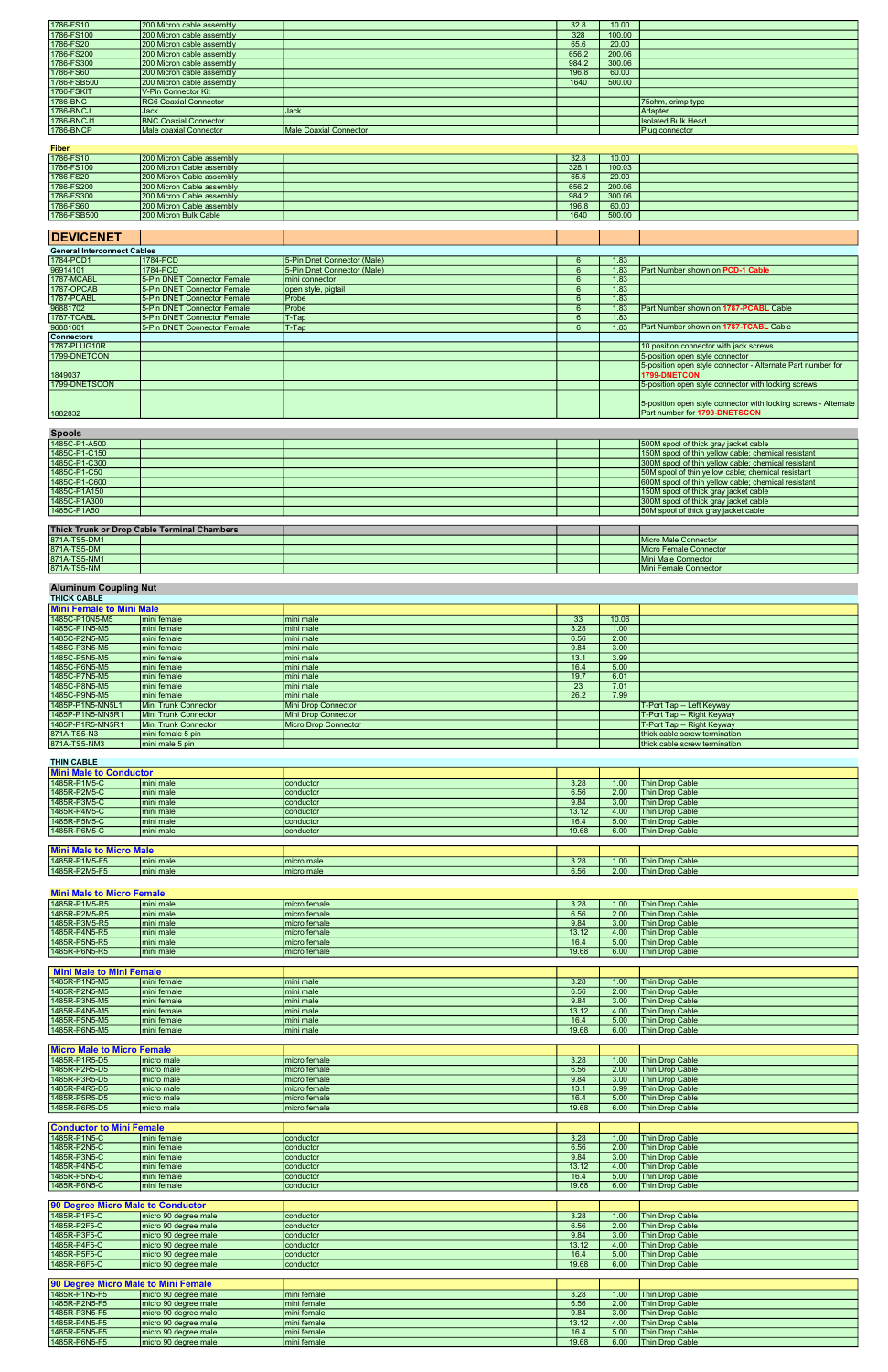| <b>Conductor to Micro Female</b>           |                      |                        |       |      |                        |
|--------------------------------------------|----------------------|------------------------|-------|------|------------------------|
| 1485R-P1R5-C                               | conductor            | micro female           | 3.28  | 1.00 | Thin Drop Cable        |
| 1485R-P2R5-C                               | conductor            | micro female           | 6.56  | 2.00 | Thin Drop Cable        |
| 1485R-P3R5-C                               | conductor            | micro female           | 9.84  | 3.00 | Thin Drop Cable        |
| 1485R-P4R5-C                               | conductor            | micro female           | 13.12 | 4.00 | Thin Drop Cable        |
| 1485R-P5R5-C                               | conductor            | micro female           | 16.4  | 5.00 | Thin Drop Cable        |
| 1485R-P6R5-C                               | conductor            | micro female           | 19.68 | 6.00 | <b>Thin Drop Cable</b> |
|                                            |                      |                        |       |      |                        |
| <b>Conductor to 90 Degree Micro Female</b> |                      |                        |       |      |                        |
| 1485R-P1V5-C                               | conductor            | 90 Degree Micro Female | 3.28  | 1.00 | <b>Thin Drop Cable</b> |
| 1485R-P2V5-C                               | conductor            | 90 Degree Micro Female | 6.56  | 2.00 | Thin Drop Cable        |
| 1485R-P3V5-C                               | conductor            | 90 Degree Micro Female | 9.84  | 3.00 | Thin Drop Cable        |
| 1485R-P4V5-C                               | conductor            | 90 Degree Micro Female | 13.12 | 4.00 | Thin Drop Cable        |
| 1485R-P5V5-C                               | conductor            | 90 Degree Micro Female | 16.4  | 5.00 | Thin Drop Cable        |
| 1485R-P6V5-C                               | conductor            | 90 Degree Micro Female | 19.68 | 6.00 | Thin Drop Cable        |
|                                            |                      |                        |       |      |                        |
| 90 Degree Micro Male to Micro Female       |                      |                        |       |      |                        |
| 1485R-P1R5-F5                              | micro 90 degree male | micro female           | 3.28  | 1.00 | Thin Drop Cable        |
| 1485R-P2R5-F5                              | micro 90 degree male | micro female           | 6.56  | 2.00 | Thin Drop Cable        |
| 1485R-P3R5-F5                              | micro 90 degree male | micro female           | 9.84  | 3.00 | Thin Drop Cable        |
| 1485R-P4R5-F5                              | micro 90 degree male | micro female           | 13.12 | 4.00 | Thin Drop Cable        |
| 1485R-P5R5-F5                              | micro 90 degree male | micro female           | 16.4  | 5.00 | Thin Drop Cable        |
| 1485R-P6R5-F5                              | micro 90 degree male | micro female           | 19.68 | 6.00 | Thin Drop Cable        |
|                                            |                      |                        |       |      |                        |

## Thin Cable Recepticles

| 1485F-P1M5-C  | Conductor                                                                 | Mini Male          |      |      | Thin Cable Recpticle        |
|---------------|---------------------------------------------------------------------------|--------------------|------|------|-----------------------------|
| 1485F-P1N5-C  | Conductor                                                                 | Mini Female        |      |      | <b>Thin Cable Recpticle</b> |
| 1485F-P1D5-C  | Conductor                                                                 | <b>Micro Male</b>  |      |      | Thin Cable Recpticle        |
| 1485F-P1R5-C  | Conductor                                                                 | Micro Female       |      |      | <b>Thin Cable Recoticle</b> |
|               |                                                                           |                    |      |      |                             |
| 871A-CS4-DM3N | Imicro male 4-pin                                                         | Imini female 4 pin | 9.84 | 3.00 |                             |
|               | <b>Standard Thin Drop Cable and KwikLink Drop Cable Terminal Chambers</b> |                    |      |      |                             |
|               |                                                                           |                    |      |      |                             |

| <u>TStandard Thin Drop Cable and Kwiklink Drop Cable Terminal Chambers</u> |                     |  |  |  |                               |
|----------------------------------------------------------------------------|---------------------|--|--|--|-------------------------------|
| 871A-TS5-D1                                                                | Imicro female 5 pin |  |  |  | Ithin cable screw termination |
| 871A-TS5-DM1                                                               | Imicro male 5 pin   |  |  |  | Ithin cable screw termination |
| 871A-TS5-N1                                                                | Imini female 5 pin  |  |  |  | Ithin cable screw termination |
| 871A-TS5-NM1                                                               | Imini male 5 pin    |  |  |  | Ithin cable screw termination |

#### Stainless Steel Coupling Nut

| <b>THICK CABLE</b>              |              |           |      |       |                                                            |  |  |  |
|---------------------------------|--------------|-----------|------|-------|------------------------------------------------------------|--|--|--|
| <b>Mini Female to Mini Male</b> |              |           |      |       |                                                            |  |  |  |
| 1485CS-P10N5-M5                 | mini female  | mini male | 33   | 10.06 |                                                            |  |  |  |
| 1485CS-P1N5-M5                  | Imini female | mini male | 3.28 | 1.00  |                                                            |  |  |  |
| 1485CS-P2N5-M5                  | Imini female | mini male | 6.56 | 2.00  |                                                            |  |  |  |
| 1485CS-P3N5-M5                  | mini female  | mini male | 9.84 | 3.00  |                                                            |  |  |  |
| 1485CS-P5N5-M5                  | Imini female | mini male | 16.4 | 5.00  |                                                            |  |  |  |
| 1485CS-P6N5-M5                  | Imini female | mini male | 19.7 | 6.01  |                                                            |  |  |  |
| 11485CS-P7N5-M5                 | mini female  | mini male | 23   | 7.01  |                                                            |  |  |  |
| 1485CS-P8N5-M5                  | mini female  | mini male | 26.2 | 7.99  |                                                            |  |  |  |
| 1485CS-P9N5-M5                  | mini female  | mini male | 29.5 | 8.99  |                                                            |  |  |  |
| 1485PS-P1N5-MN5L1               | mini         | mini      |      |       | Stainless T-Port tap -- left keyway -- chemical resistant  |  |  |  |
| 1485PS-P1N5-MN5R1               | mini         | lmini     |      |       | Stainless T-Port tap -- right keyway -- chemical resistant |  |  |  |

## THIN CABLE

| <b>Mini Male to Conductor</b>               |                                                |                        |      |      |       |
|---------------------------------------------|------------------------------------------------|------------------------|------|------|-------|
| 1485RS-P1M5-C                               | mini male                                      | conductor              | 3.28 | 1.00 |       |
| 1485RS-P2M5-C                               | mini male                                      | conductor              | 6.56 | 2.00 |       |
| 1485RS-P3M5-C                               | mini male                                      | conductor              | 9.84 | 3.00 |       |
|                                             |                                                |                        |      |      |       |
| <b>Mini Male to Micro Male</b>              |                                                |                        |      |      |       |
| 1485RS-P1M5-F5                              | mini male                                      | micro male             | 3.28 | 1.00 |       |
| 1485RS-P2M5-F5                              | mini male                                      | micro male             | 6.56 | 2.00 |       |
|                                             |                                                |                        |      |      |       |
| <b>Mini Male to Micro Female</b>            |                                                |                        |      |      |       |
| 1485RS-P1M5-R5                              | mini male                                      | micro female           | 3.28 | 1.00 |       |
| 1485RS-P2M5-R5                              | mini male                                      | micro female           | 6.56 | 2.00 |       |
| 1485RS-P3M5-R5                              | mini male                                      | micro female           | 9.84 | 3.00 |       |
|                                             |                                                |                        |      |      |       |
|                                             | Micro 90 degree Male to Micro 90 Degree Female |                        |      |      |       |
| 1485RS-P1F5-X5                              | micro 90 degree male                           | micro 90 degree female | 3.28 | 1.00 |       |
| 1485RS-P3F5-X5                              | micro 90 degree male                           | micro 90 degree female | 9.84 | 3.00 |       |
|                                             |                                                |                        |      |      |       |
| <b>Mini Female to Conductor</b>             |                                                |                        |      |      |       |
| 1485RS-P1N5-C                               | mini female                                    | conductor              | 3.28 | 1.00 |       |
| 1485RS-P2N5-C                               | mini female                                    | conductor              | 6.56 | 2.00 |       |
| 1485RS-P3N5-C                               | mini female                                    | conductor              | 9.84 | 3.00 |       |
|                                             |                                                |                        |      |      |       |
| Mini Female to Micro 90 Degree Male         |                                                |                        |      |      |       |
| 1485RS-P1N5-F5                              | mini female                                    | micro 90 degree male   | 3.28 | 1.00 |       |
| 1485RS-P2N5-F5                              | mini female                                    | micro 90 degree male   | 6.56 | 2.00 |       |
|                                             |                                                |                        |      |      |       |
| <b>Mini Female to Mini Male</b>             |                                                |                        |      |      |       |
| 1485RS-P1N5-M5                              | mini female                                    | mini male              | 3.28 | 1.00 |       |
| 1485RS-P2N5-M5                              | mini female                                    | mini male              | 6.56 | 2.00 |       |
| 1485RS-P3N5-M5                              | mini female                                    | mini male              | 9.84 | 3.00 |       |
|                                             |                                                |                        |      |      |       |
| <b>Micro Female to Conductor</b>            |                                                |                        |      |      |       |
| 1485RS-P1R5-C                               | micro female                                   | conductor              | 3.28 | 1.00 |       |
| 1485RS-P2R5-C                               | micro female                                   | conductor              | 6.56 | 2.00 |       |
| 1485RS-P3R5-C                               | micro female                                   | conductor              | 9.84 | 3.00 |       |
|                                             |                                                |                        |      |      |       |
| <b>Micro Female to Micro 90 Degree Male</b> |                                                |                        |      |      |       |
| 1485RS-P1R5-F5                              | micro female                                   | micro 90 degree male   | 3.28 | 1.00 |       |
| 1485RS-P2R5-F5                              | micro female                                   | micro 90 degree male   | 6.56 | 2.00 |       |
|                                             |                                                |                        |      |      |       |
| 871AS-CS3-DN5                               | mini 3-pin                                     | conductor              | 16.4 | 5.00 | power |
| 871AS-CS4-DM1                               | micro male 4-pin                               | conductor              | 3.28 | 1.00 |       |

| 187 1AS-CS3-DN5 | ımını 3-bin       | <b>ICONQUETOR</b>   | 10.4 | 5.UU | <b>I</b> power |
|-----------------|-------------------|---------------------|------|------|----------------|
| 871AS-CS4-DM1   | Imicro male 4-pin | <b>conductor</b>    | 3.28 | 1.00 |                |
| 871AS-CS4-DM1D  | Imicro male 4-pin | Imicro female 4-pin | 3.28 | 1.00 |                |
| 871AS-CS4-DM1D5 | Imicro male 4-pin | Imicro female 5-pin | 3.28 | 1.00 |                |
| 871AS-CS4-DM1N  | Imicro male 4-pin | Imini female 4-pin  | 3.28 | 1.00 |                |
| 871AS-CS4-DM2   | micro male 4-pin  | <b>conductor</b>    | 6.56 | 2.00 |                |

| 871AS-CS4-DM2D  | Imicro male 4-pin         | I micro female 4-pin | 6.56 | 2.00 |  |
|-----------------|---------------------------|----------------------|------|------|--|
| 871AS-CS4-DM2D5 | Imicro male 4-pin         | micro female 5-pin   | 6.56 | 2.00 |  |
| 871AS-CS4-DM2N  | Imicro male 4-pin         | Imini female 4-pin   | 6.56 | 2.00 |  |
| 871AS-CS4-DM3   | Imicro male 4-pin         | conductor            | 9.84 | 3.00 |  |
| 871AS-CS4-DM3D  | Imicro male 4-pin         | Imicro female 4-pin  | 9.84 | 3.00 |  |
| 871AS-CS4-DM3D5 | micro male 4-pin          | micro female 5-pin   | 9.84 | 3.00 |  |
| 871AS-CS4-DM3N  | Imicro male 4-pin         | mini female 4-pin    | 9.84 | 3.00 |  |
| 871AS-CS4-DM5X  | micro male 4-pin splitter | conductor            | 16.4 | 5.00 |  |

| <b>Epoxy-Coated ZincCoupling Nut</b>       |                       |           |      |      |                    |  |  |
|--------------------------------------------|-----------------------|-----------|------|------|--------------------|--|--|
| <b>Micro Male</b>                          | Splitter to Conductor |           |      |      |                    |  |  |
| 879-C3AEDM4-5<br>micro male 4-pin splitter |                       | conductor | 16.4 | 5.00 | ArmorBlock Y-Cable |  |  |

|                 | <b>IMicro Male Splitter to 2 Straight Micro Female</b> |                     |       |       |                           |
|-----------------|--------------------------------------------------------|---------------------|-------|-------|---------------------------|
| 879D-F4ACDM-0M3 | I micro male splitter                                  | 12 STR micro female | 0.984 | 0.30  | <b>ArmorBlock Y-Cable</b> |
| 879D-F4ACDM-1   | I micro male splitter                                  | 12 STR micro female | 3.28  | 1.00  | <b>ArmorBlock Y-Cable</b> |
| 879D-F4ACDM-2   | I micro male splitter                                  | 12 STR micro female | 6.56  | 2.00  | ArmorBlock Y-Cable        |
| 879D-F4ACDM-5   | I micro male splitter                                  | 12 STR micro female | 16.4  | 5.00  | ArmorBlock Y-Cable        |
| 879D-F4ACDM-10  | I micro male splitter                                  | 12 STR micro female | 32.8  | 10.00 | ArmorBlock Y-Cable        |

| Micro Male 4-pin Splitter to 2 - 90 Degree Micro Female |                       |                             |       |       |                    |
|---------------------------------------------------------|-----------------------|-----------------------------|-------|-------|--------------------|
| 879D-R4ACDM-0M3                                         | Imicro male splitter  | 12 - 90 degree Micro female | 0.984 | 0.30  | ArmorBlock Y-Cable |
| 879D-R4ACDM-1                                           | I micro male splitter | 12 - 90 degree Micro female | 3.28  | 1.00  | ArmorBlock Y-Cable |
| 879D-R4ACDM-2                                           | Imicro male splitter  | 2 - 90 degree Micro female  | 6.56  | 2.00  | ArmorBlock Y-Cable |
| 879D-R4ACDM-5                                           | Imicro male splitter  | 2 - 90 degree Micro female  | 16.4  | 5.00  | ArmorBlock Y-Cable |
| 879D-R4ACDM-10                                          | Imicro male splitter  | 2 - 90 degree Micro female  | 32.8  | 10.00 | ArmorBlock Y-Cable |

|              | 90 Degree Micro Male 4-pin to Conductor           |      |       |                           |
|--------------|---------------------------------------------------|------|-------|---------------------------|
| 889D-E4AC-2  | 190 degree micro male 4-pin ArmorBlock 1Conductor | 6.56 | 2.00  | ArmorBlock Cordset        |
| 889D-E4AC-5  | 190 degree micro male 4-pin ArmorBlock 1Conductor | 16.4 | 5.00  | <b>ArmorBlock Cordset</b> |
| 889D-E4AC-10 | 190 degree micro male 4-pin ArmorBlock 1Conductor | 32.8 | 10.00 | ArmorBlock Cordset        |

| <b>90 Degree Micro Male</b> | <b>CATO Enmain</b><br><b>110 4-11-1</b> |                   |       |                                   |                      |
|-----------------------------|-----------------------------------------|-------------------|-------|-----------------------------------|----------------------|
| 889D-F4ACDE-0M3             | .<br>190 degree micro male 4-pin        | <b>STR</b> female | 0.984 | $\sim$ $\sim$<br>J.3 <sup>1</sup> | ArmorBlock Patchcord |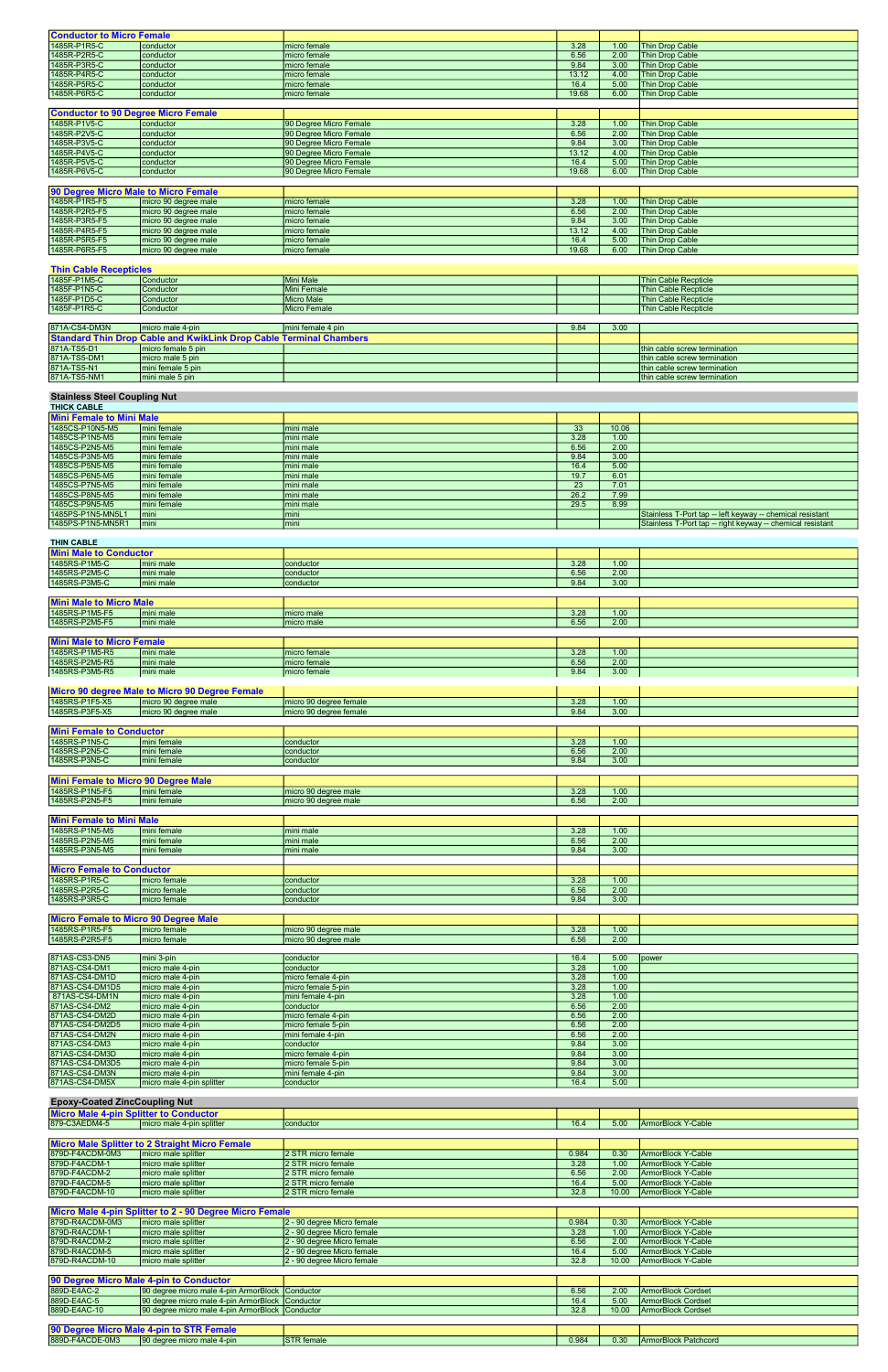| 889D-F4ACDE-1                           | 90 degree micro male 4-pin                                 | <b>STR</b> female             | 3.28  | 1.00  | <b>ArmorBlock Patchcord</b> |
|-----------------------------------------|------------------------------------------------------------|-------------------------------|-------|-------|-----------------------------|
| 889D-F4ACDE-2                           | 90 degree micro male 4-pin                                 | <b>STR</b> female             | 6.56  | 2.00  | <b>ArmorBlock Patchcord</b> |
| 889D-F4ACDE-5                           | 90 degree micro male 4-pin                                 | <b>STR</b> female             | 16.4  | 5.00  | <b>ArmorBlock Patchcord</b> |
| 889D-F4ACDE-10                          | 90 degree micro male 4-pin                                 | <b>STR</b> female             | 32.8  | 10.00 | <b>ArmorBlock Patchcord</b> |
|                                         |                                                            |                               |       |       |                             |
|                                         | 90 Degree Micro Male 4-pin to 90 Degree 4-pin Micro Female |                               |       |       |                             |
| 889D-R4ACDE-0M3                         | 90 degree Micro Male 4-pin                                 | 90 degree Micro Female        | 0.984 | 0.30  | <b>ArmorBlock Patchcord</b> |
| 889D-R4ACDE-1                           | 90 degree Micro Male 4-pin                                 | 90 degree Micro Female        | 3.28  | 1.00  | <b>ArmorBlock Patchcord</b> |
| 889D-R4ACDE-2                           | 90 degree Micro Male 4-pin                                 | 90 degree Micro Female        | 6.56  | 2.00  | <b>ArmorBlock Patchcord</b> |
| 889D-R4ACDE-5                           | 90 degree Micro Male 4-pin                                 | 90 degree Micro Female        | 16.4  | 5.00  | <b>ArmorBlock Patchcord</b> |
| 889D-R4ACDE-10                          | 90 degree Micro Male 4-pin                                 | 90 degree Micro Female        | 32.8  | 10.00 | <b>ArmorBlock Patchcord</b> |
|                                         |                                                            |                               |       |       |                             |
|                                         | 90 Degree Micro Male to STR Pico Female 3-pin              |                               |       |       |                             |
| 889P-F3ABDE4-0M3                        | 90 degree Micro Male                                       | <b>STR Pico Female 3-pin</b>  | 0.984 | 0.30  |                             |
| 889P-F3ABDE4-1                          | 90 degree Micro Male                                       | <b>STR Pico Female 3-pin</b>  | 3.28  | 1.00  |                             |
| 889P-F3ABDE4-2                          | 90 degree Micro Male                                       | STR Pico Female 3-pin         | 6.56  | 2.00  |                             |
| 889P-F3ABDE4-5                          | 90 degree Micro Male                                       | <b>STR Pico Female 3-pin</b>  | 16.4  | 5.00  |                             |
| 889P-F3ABDE4-10                         | 90 degree Micro Male                                       | <b>STR Pico Female 3-pin</b>  | 32.8  | 10.00 |                             |
|                                         |                                                            |                               |       |       |                             |
|                                         | 90 Degree Micro Male to 90 Degree Pico Female 3-pin        |                               |       |       |                             |
| 889P-R3ABDE4-0M3                        | 90 degree Micro Male                                       | 90 degree Pico Female 3-pin   | 0.984 | 0.30  |                             |
| 889P-R3ABDE4-1                          | 90 degree Micro Male                                       | 90 degree Pico Female 3-pin   | 3.28  | 1.00  |                             |
| 889P-R3ABDE4-2                          | 90 degree Micro Male                                       | 90 degree Pico Female 3-pin   | 6.56  | 2.00  |                             |
| 889P-R3ABDE4-5                          | 90 degree Micro Male                                       | 90 degree Pico Female 3-pin   | 16.4  | 5.00  |                             |
| 889P-R3ABDE4-10                         | 90 degree Micro Male                                       | 90 degree Pico Female 3-pin   | 32.8  | 10.00 |                             |
|                                         |                                                            |                               |       |       |                             |
|                                         | 90 Degree Micro Male to STR Pico Female 4-pin              |                               |       |       |                             |
| 889P-F4ABDE-0M3                         | 90 degree Micro Male                                       | STR Pico Female 4-pin         | 0.984 | 0.30  |                             |
| 889P-F4ABDE-1                           | 90 degree Micro Male                                       | <b>STR Pico Female 4-pin</b>  | 3.28  | 1.00  |                             |
| 889P-F4ABDE-2                           | 90 degree Micro Male                                       | <b>STR Pico Female 4-pin</b>  | 6.56  | 2.00  |                             |
| 889P-F4ABDE-5                           | 90 degree Micro Male                                       | <b>STR Pico Female 4-pin</b>  | 16.4  | 5.00  |                             |
| 889P-F4ABDE-10                          | 90 degree Micro Male                                       | <b>STR Pico Female 4-pin</b>  | 32.8  | 10.00 |                             |
|                                         |                                                            |                               |       |       |                             |
| <b>STR Micro Male 4-pin toConductor</b> |                                                            |                               |       |       |                             |
| 889D-M4AC-2                             | <b>STR Micro Male 4-pin ArmorBlock</b>                     | Conductor                     | 6.56  | 2.00  | <b>ArmorBlock Cordset</b>   |
| 889D-M4AC-5                             | <b>STR Micro Male 4-pin ArmorBlock</b>                     | Conductor                     | 16.4  | 5.00  | <b>ArmorBlock Cordset</b>   |
| 889D-M4AC-10                            | <b>STR Micro Male 4-pin ArmorBlock</b>                     | Conductor                     | 32.8  | 10.00 | <b>ArmorBlock Cordset</b>   |
|                                         |                                                            |                               |       |       |                             |
|                                         | <b>STR Micro Male 4-pin to STR 4-pin Micro Female</b>      |                               |       |       |                             |
| 889D-F4ACDM-0M3                         | <b>STR Micro Male 4-pin ArmorBlock</b>                     | <b>STR 4-pin Micro female</b> | 0.984 | 0.30  | <b>ArmorBlock Patchcord</b> |
| 889D-F4ACDM-1                           | <b>STR Micro Male 4-pin ArmorBlock</b>                     | STR 4-pin Micro female        | 3.28  | 1.00  | <b>ArmorBlock Patchcord</b> |
| 889D-F4ACDM-2                           | <b>STR Micro Male 4-pin ArmorBlock</b>                     | <b>STR 4-pin Micro female</b> | 6.56  | 2.00  | <b>ArmorBlock Patchcord</b> |
| 889D-F4ACDM-5                           | <b>STR Micro Male 4-pin ArmorBlock</b>                     | <b>STR 4-pin Micro female</b> | 16.4  | 5.00  | <b>ArmorBlock Patchcord</b> |

889D-F4ACDM-10 STR Micro Male 4-pin ArmorBlock STR 4-pin Micro female 32.8 32.8 10.00 ArmorBlock Patchcord 32.8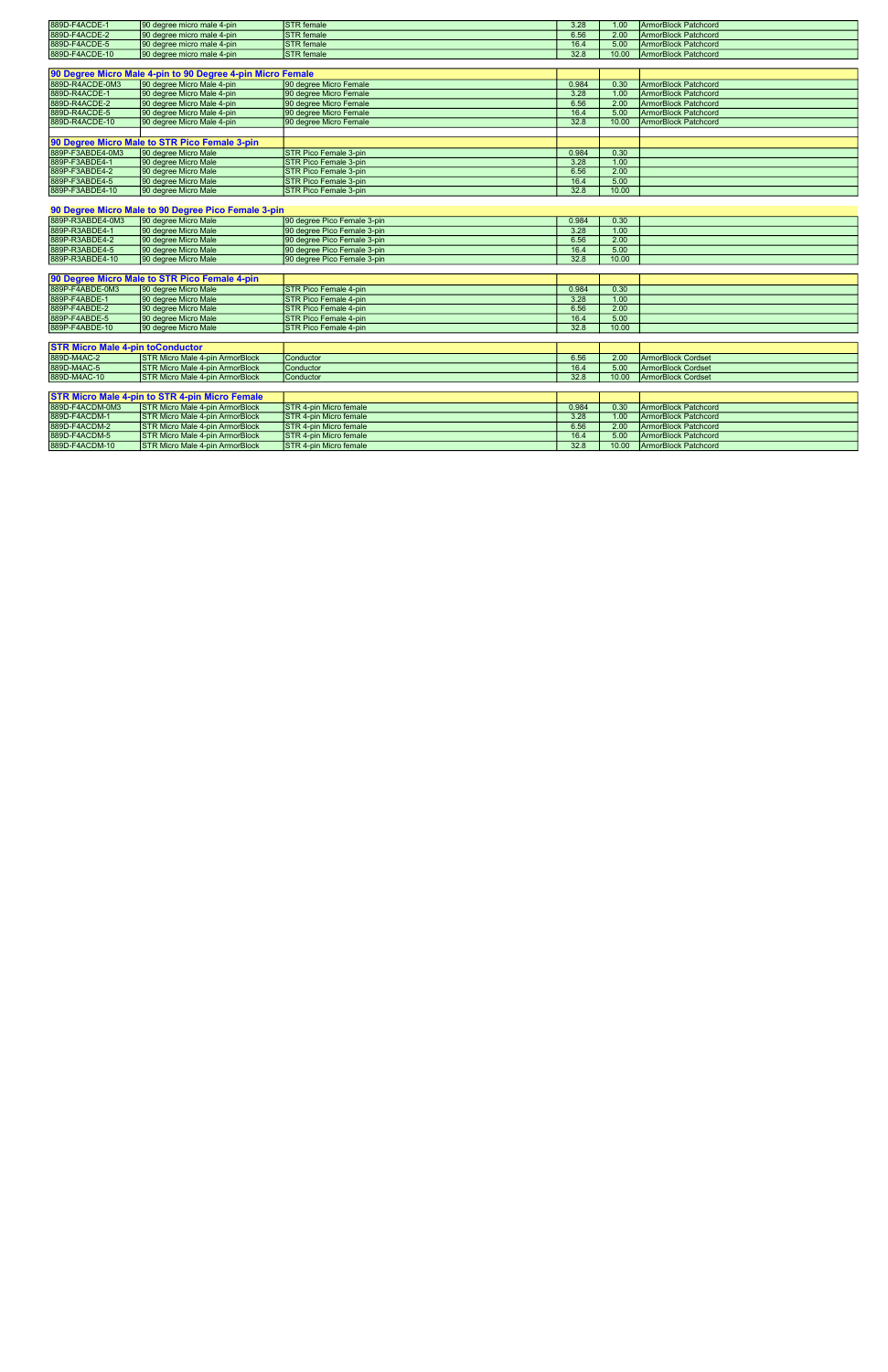| 889D-R4ACDM-0M3                        | <b>STR Micro Male 4-pin to 90 Degree 4-pin Micro Female</b><br><b>STR Micro Male 4-pin ArmorBlock</b> | 90 degree 4-pin Micro Female  | 0.984           | 0.30         | <b>ArmorBlock Patchcord</b>                              |
|----------------------------------------|-------------------------------------------------------------------------------------------------------|-------------------------------|-----------------|--------------|----------------------------------------------------------|
| 889D-R4ACDM-1                          | <b>STR Micro Male 4-pin ArmorBlock</b>                                                                | 90 degree 4-pin Micro Female  | 3.28            | 1.00         | <b>ArmorBlock Patchcord</b>                              |
| 889D-R4ACDM-2                          | <b>STR Micro Male 4-pin ArmorBlock</b>                                                                | 90 degree 4-pin Micro Female  | 6.56            |              | <b>ArmorBlock Patchcord</b>                              |
| 889D-R4ACDM-5                          | <b>STR Micro Male 4-pin ArmorBlock</b>                                                                |                               |                 | 2.00         |                                                          |
|                                        |                                                                                                       | 90 degree 4-pin Micro Female  | 16.4            | 5.00         | <b>ArmorBlock Patchcord</b>                              |
| 889D-R4ACDM-10                         | <b>STR Micro Male 4-pin ArmorBlock</b>                                                                | 90 degree 4-pin Micro Female  | 32.8            | 10.00        | <b>ArmorBlock Patchcord</b>                              |
|                                        |                                                                                                       |                               |                 |              |                                                          |
|                                        | <b>STR Micro Male 4-pin to STR 4-pin Micro Female</b>                                                 |                               |                 |              |                                                          |
| 871A-CS4-DM1N                          | <b>STR Micro Male 4-pin ArmorBlock</b>                                                                | STR 4-pin Micro female        | 3.28            | 1.00         | <b>ArmorBlock Patchcord</b>                              |
| 871A-CS4-DM2N                          | <b>STR Micro Male 4-pin ArmorBlock</b>                                                                | <b>STR 4-pin Micro female</b> | 6.56            | 2.00         | <b>ArmorBlock Patchcord</b>                              |
|                                        |                                                                                                       |                               |                 |              |                                                          |
| <b>Mini 3-pin to Conductor</b>         |                                                                                                       |                               |                 |              |                                                          |
| 889NF3AFC12F                           | Mini 3-pin                                                                                            | conductor                     | 12              | 3.66         |                                                          |
| 889NF3AFC20F                           | Mini 3-pin                                                                                            | conductor                     | $\overline{20}$ | 6.10         |                                                          |
| 889NF3AFC6F                            | Mini 3-pin                                                                                            | conductor                     | 6               | 1.83         |                                                          |
|                                        |                                                                                                       |                               |                 |              |                                                          |
|                                        |                                                                                                       |                               |                 |              |                                                          |
|                                        | 90 Degree Micro Male to STR Pico Female 4-pin                                                         |                               |                 |              |                                                          |
| 889P-F4ABDE-1                          | 90 degree Micro Male                                                                                  | <b>STR Pico Female 4-pin</b>  | 3.28            | 1.00         |                                                          |
| 889P-F4ABDE-2                          | 90 degree Micro Male                                                                                  | STR Pico Female 4-pin         | 6.56            | 2.00         |                                                          |
| 889P-F4ABDE-5                          | 90 degree Micro Male                                                                                  | <b>STR Pico Female 4-pin</b>  | 16.4            | 5.00         |                                                          |
|                                        |                                                                                                       |                               |                 |              |                                                          |
| <b>Open-Style</b>                      |                                                                                                       |                               |                 |              |                                                          |
| 1485-C2                                |                                                                                                       |                               |                 |              | <b>Terminaing Resistor</b>                               |
|                                        |                                                                                                       |                               |                 |              |                                                          |
| <b>KwikLink Flat Media</b>             |                                                                                                       |                               |                 |              |                                                          |
| 1485A-C5E4                             |                                                                                                       |                               |                 |              |                                                          |
|                                        |                                                                                                       |                               |                 |              | <b>Sealing Cap Accessorie</b>                            |
| 1485A-CAD                              |                                                                                                       |                               |                 |              | <b>Flat Cable Conduit Adapter</b>                        |
| 1485A-CAP                              |                                                                                                       |                               |                 |              | <b>Flat Cable End Cap</b>                                |
| 1485AFCM                               |                                                                                                       |                               |                 |              | <b>Flat Cable Mounting Clamp</b>                         |
| 1485A-C3                               |                                                                                                       |                               |                 |              | Aluminum Threaded Plug (M12)                             |
| 1485A-M12                              |                                                                                                       |                               |                 |              | M12 Threaded Plug                                        |
| 1485A-T1E4                             |                                                                                                       |                               |                 |              | Nema 6P, 13 terminator with IDC Base -- Sealed           |
| 1485A-T1H4                             |                                                                                                       |                               |                 |              | Nema 1 terminator with Idc base -- Unsealed              |
| 1485C-P1E200                           |                                                                                                       |                               |                 |              | Flat Cable, Class 1 TPE Jacket 200M Spool -- Grey        |
| 1485C-P1E420                           |                                                                                                       |                               |                 |              | Flat Cable, Class 1 TPE Jacket 420M Spool -- Grey        |
| 1485C-P1E75                            |                                                                                                       |                               |                 |              | Flat Cable, Class 1 TPE Jacket 75M spool -- Grey         |
|                                        |                                                                                                       |                               |                 |              |                                                          |
| 1485C-P1G200                           |                                                                                                       |                               |                 |              | Flat Cable, Class 2 PVC Jacket 200M Spool -- Light Grey  |
| 1485C-P1G420                           |                                                                                                       |                               |                 |              | Flat Cable, Class 2 PVC Jacket 420M spool -- Light Grey  |
| 1485C-P1G75                            |                                                                                                       |                               |                 |              | Flat Cable, Class 2 PVC Jacket 75M Spool -- Light Grey   |
| 1485C-P1L200                           |                                                                                                       |                               |                 |              | Flat Cable, Power, PVC Jacket 200M Spool -- Black        |
| 1485C-P1L420                           |                                                                                                       |                               |                 |              | Flat Cable, Power, PVC Jacket 420M Spool -- Black        |
|                                        |                                                                                                       |                               |                 |              |                                                          |
| 1485C-P1L75                            |                                                                                                       |                               |                 |              | Flat Cable, Power, PVC Jacket 75M Spool -- Black         |
|                                        |                                                                                                       |                               |                 |              |                                                          |
| 90 Degree Micro Male to Conductor      |                                                                                                       |                               |                 |              |                                                          |
| 1485K-P1F5-C                           | 90 Degree Micro Male                                                                                  | Conductor                     | 3.28            | 1.00         | <b>Kwiklink Drop Cable</b>                               |
| 1485K-P2F5-C                           | 90 Degree Micro Male                                                                                  | Conductor                     | 6.56            | 2.00         | <b>Kwiklink Drop Cable</b>                               |
| 1485K-P4F5-C                           | 90 Degree Micro Male                                                                                  | Conductor                     | 13.12           | 4.00         | <b>Kwiklink Drop Cable</b>                               |
| 1485K-P6F5-C                           | 90 Degree Micro Male                                                                                  | Conductor                     | 19.68           | 6.00         | <b>Kwiklink Drop Cable</b>                               |
|                                        |                                                                                                       |                               |                 |              |                                                          |
| 90 Degree Micro Male to Mini Female    |                                                                                                       |                               |                 |              |                                                          |
| 1485K-P1F5-N5                          | 90 Degree Micro Male                                                                                  | Mini Female                   | 3.28            | 1.00         | <b>Kwiklink Drop Cable</b>                               |
|                                        | 90 Degree Micro Male                                                                                  | Mini Female                   | 6.56            | 2.00         | <b>Kwiklink Drop Cable</b>                               |
|                                        |                                                                                                       |                               |                 |              |                                                          |
| 1485K-P2F5-N5                          |                                                                                                       |                               |                 |              |                                                          |
| 1485K-P3F5-N5                          | 90 Degree Micro Male                                                                                  | Mini Female                   | 9.84            | 3.00         | <b>Kwiklink Drop Cable</b>                               |
| 1485K-P4F5-N5                          | 90 Degree Micro Male                                                                                  | <b>Mini Female</b>            | 13.12           | 4.00         | <b>Kwiklink Drop Cable</b>                               |
| 1485K-P5F5-N5                          | 90 Degree Micro Male                                                                                  | Mini Female                   | 16.4            | 5.00         | <b>Kwiklink Drop Cable</b>                               |
| 1485K-P6F5-N5                          | 90 Degree Micro Male                                                                                  | Mini Female                   | 19.68           | 6.00         | <b>Kwiklink Drop Cable</b>                               |
|                                        |                                                                                                       |                               |                 |              |                                                          |
| 90 Degree Micro Male to Micro Female   |                                                                                                       |                               |                 |              |                                                          |
| 1485K-P1F5-R5                          |                                                                                                       | <b>Micro Female</b>           | 3.28            | 1.00         | <b>Kwiklink Drop Cable</b>                               |
|                                        | 90 Degree Micro Male<br>90 Degree Micro Male                                                          | <b>Micro Female</b>           | 6.56            | 2.00         |                                                          |
| 1485K-P2F5-R5                          | 90 Degree Micro Male                                                                                  | <b>Micro Female</b>           |                 |              | <b>Kwiklink Drop Cable</b>                               |
| 1485K-P3F5-R5<br>1485K-P4F5-R5         | 90 Degree Micro Male                                                                                  | <b>Micro Female</b>           | 9.84<br>13.12   | 3.00<br>4.00 | <b>Kwiklink Drop Cable</b><br><b>Kwiklink Drop Cable</b> |
|                                        |                                                                                                       |                               |                 |              |                                                          |
| 1485K-P5F5-R5                          | 90 Degree Micro Male                                                                                  | Micro Female                  | 16.4            | 5.00         | <b>Kwiklink Drop Cable</b>                               |
| 1485K-P6F5-R5                          | 90 Degree Micro Male                                                                                  | <b>Micro Female</b>           | 19.68           | 6.00         | <b>Kwiklink Drop Cable</b>                               |
|                                        |                                                                                                       |                               |                 |              |                                                          |
|                                        | 90 Degree Micro Male to 90 Degree Micro Male                                                          |                               |                 |              |                                                          |
| 1485K-P1F5-V5                          | 90 Degree Micro Male                                                                                  | 90 Degree Micro Male          | 3.28            | 1.00         | <b>Kwiklink Drop Cable</b>                               |
| 1485K-P2F5-V5                          | 90 Degree Micro Male                                                                                  | 90 Degree Micro Male          | 6.56            | 2.00         | <b>Kwiklink Drop Cable</b>                               |
| 1485K-P3F5-V5                          | 90 Degree Micro Male                                                                                  | 90 Degree Micro Male          | 9.84            | 3.00         | <b>Kwiklink Drop Cable</b>                               |
| 1485K-P4F5-V5                          | 90 Degree Micro Male                                                                                  | 90 Degree Micro Male          | 13.12           | 4.00         | <b>Kwiklink Drop Cable</b>                               |
| 1485K-P5F5-V5                          | 90 Degree Micro Male                                                                                  | 90 Degree Micro Male          | 16.4            | 5.00         | <b>Kwiklink Drop Cable</b>                               |
| 1485K-P6F5-V5                          | 90 Degree Micro Male                                                                                  | 90 Degree Micro Male          | 19.68           | 6.00         | <b>Kwiklink Drop Cable</b>                               |
|                                        |                                                                                                       |                               |                 |              |                                                          |
|                                        | 90 Degree Micro Male to 90 Degree Mini Male                                                           |                               |                 |              |                                                          |
| 1485K-P1F5-Z5                          | 90 Degree Micro Male                                                                                  | 90 Degree Mini Male           | 3.28            | 1.00         | <b>Kwiklink Drop Cable</b>                               |
| 1485K-P2F5-Z5                          | 90 Degree Micro Male                                                                                  | 90 Degree Mini Male           | 6.56            | 2.00         | <b>Kwiklink Drop Cable</b>                               |
| 1485K-P3F5-Z5                          | 90 Degree Micro Male                                                                                  | 90 Degree Mini Male           | 9.84            | 3.00         | <b>Kwiklink Drop Cable</b>                               |
|                                        |                                                                                                       | 90 Degree Mini Male           | 13.12           | 4.00         |                                                          |
| 1485K-P4F5-Z5<br>1485K-P5F5-Z5         | 90 Degree Micro Male                                                                                  |                               | 16.4            | 5.00         | <b>Kwiklink Drop Cable</b>                               |
|                                        | 90 Degree Micro Male                                                                                  | 90 Degree Mini Male           |                 | 6.00         | <b>Kwiklink Drop Cable</b>                               |
| 1485K-P6F5-Z5                          | 90 Degree Micro Male                                                                                  | 90 Degree Mini Male           | 19.68           |              | <b>Kwiklink Drop Cable</b>                               |
|                                        |                                                                                                       |                               |                 |              |                                                          |
| <b>Micro Male to 4-pin Mini Female</b> |                                                                                                       |                               |                 |              |                                                          |
| 871A-CS4-DM1N                          | micro male 4-pin                                                                                      | mini female 4 pin             | 3.28            | 1.00         | <b>ArmorBlock Patchcord</b>                              |
| 871A-CS4-DM2N                          | micro male 4-pin                                                                                      | mini female 4 pin             | 6.56            | 2.00         | <b>ArmorBlock Patchcord</b>                              |
|                                        |                                                                                                       |                               |                 |              |                                                          |
| <b>Armor Block Splitter Tee</b>        |                                                                                                       |                               |                 |              |                                                          |
| 1485P-P1R4-DR4                         | Armor Block 4-Pin Micro                                                                               | Female 4-Pin Micro on Device  |                 |              | <b>ArmorBlock Splitter Tee</b>                           |
|                                        |                                                                                                       |                               |                 |              |                                                          |
| <b>Armor Block Terminal Chambers</b>   |                                                                                                       |                               |                 |              |                                                          |
|                                        |                                                                                                       |                               |                 |              |                                                          |
| 871A-TR4-DM                            | 90 Degree Micro Male 4-pin                                                                            |                               |                 |              | <b>Terminal Chambers</b>                                 |
| 871A-TR4-D                             | 90 Degree Micro Female 4-pin                                                                          |                               |                 |              | <b>Terminal Chambers</b>                                 |
| 871A-TS4-DM                            | Straight Male 4-Pin Micro                                                                             |                               |                 |              | <b>Terminal Chambers</b>                                 |
| 871A-TS4-D                             | Straight Female 4-Pin Micro                                                                           |                               |                 |              | <b>Terminal Chambers</b>                                 |
| 871A-TS4-DM1                           | <b>Straight Male 4-Pin Micro</b>                                                                      |                               |                 |              | <b>Terminal Chambers</b>                                 |
| 871A-TS4-DM                            | Straight Female 4-Pin Micro                                                                           |                               |                 |              | <b>Terminal Chambers</b>                                 |
| 871A-TS5-DM1<br>871A-TS5-DM            | <b>Straight Male 5-Pin Micro</b><br><b>Straight Female 5-Pin Micro</b>                                |                               |                 |              | <b>Terminal Chambers</b><br><b>Terminal Chambers</b>     |

| 1485P-P1E4-B1-N5 | 13 Mini pigtail drop with IDC base                             | 3.28 | 1.00 | Nema 6P - Sealed                                   |
|------------------|----------------------------------------------------------------|------|------|----------------------------------------------------|
| 1485P-P1E4-B2-N5 | 13 Mini pigtail drop with IDC base                             | 6.56 | 2.00 | Nema 6P - Sealed                                   |
| 1485P-P1E4-B3-N5 | 13 Mini pigtail drop with IDC base                             | 9.84 | 3.00 | Nema 6P - Sealed                                   |
| 1485P-P1E4-B6-N5 | 13 Mini pigtail drop with IDC base                             | 19.7 | 6.01 | Nema 6P - Sealed                                   |
| 1485P-P1H4-B1-N5 | 1 mini pigtail drop with IDC base                              | 3.28 | 1.00 | Nema 1 -- Unsealed                                 |
| 1485P-P1H4-B2-N5 | 1 mini pigtail drop with IDC base                              | 6.56 | 2.00 | Nema 1 -- Unsealed                                 |
| 1485P-P1H4-B3-N5 | 1 mini pigtail drop with IDC base                              | 9.84 | 3.00 | Nema 1 -- Unsealed                                 |
| 1485P-P1H4-B6-N5 | 1 mini pigtail drop with IDC base                              | 19.7 | 6.01 | Nema 1 -- Unsealed                                 |
| 1485T-P1E4-B1    | 13 power Tap with IDC base                                     | 3.28 | 1.00 | Nema 6P -- Sealed                                  |
| 1485T-P1E4-B2    | 13 power Tap with IDC base                                     | 6.56 | 2.00 | Nema 6P -- Sealed                                  |
| 1485T-P1E4-B3    | 13 power Tap with IDC base                                     | 9.84 | 3.00 | Nema 6P -- Sealed                                  |
| 1485T-P1E4-B6    | 13 power Tap with IDC base                                     | 19.7 | 6.01 | Nema 6P -- Sealed                                  |
| 1485T-P1H4-B1    | 1 power Tap with IDC base                                      | 3.28 | 1.00 | Nema 1 -- Unsealed                                 |
| 1485T-P1H4-B2    | 1 power Tap with IDC base                                      | 6.56 | 2.00 | Nema 1 -- Unsealed                                 |
| 1485T-P1H4-B3    | 1 power Tap with IDC base                                      | 9.84 | 3.00 | Nema 1 -- Unsealed                                 |
| 1485T-P1H4-B6    | 1 power Tap with IDC base                                      | 19.7 | 6.01 | Nema 1 -- Unsealed                                 |
| 1485P-P1E4-R5    |                                                                |      | 0.30 | Nema 6P with Mircro Style Connector -- Sealed Base |
| 1485P-P1H4-R5    |                                                                |      |      | Nema 1 with Micro Style Connector -- Unsealed Base |
| 1485P-P1H4-T4    | Open Style Module with IDC base                                |      |      | Nema 1                                             |
|                  |                                                                |      |      |                                                    |
| 1485P-P1E4-S     | 13 Splice Kit w/ IDC bases and end caps -- Sealed              |      | 0.30 | Nema <sub>1</sub>                                  |
| 1485P-P1H4-S     | splice kit w/ IDC bases and end caps -- Unsealed               |      |      | Nema 6P                                            |
| 1485P-P1E4-SX    | 13 Power Isolation splice kit w/ IDC bases, end caps -- Sealed |      | 0.30 | Nema <sub>1</sub>                                  |
| 1485P-P1H4-SX    | Power Isolation splice kit w/ IDC bases, end caps -- Unsealed  |      |      | Nema 6P                                            |
| 1485-P1R4-DR4    | ArmorBlock 4-Pin Micro Splitter Tee                            |      |      | Nema 1                                             |

| <b>DeviceLink</b>                 |                                |                  |      |      |  |  |  |  |  |
|-----------------------------------|--------------------------------|------------------|------|------|--|--|--|--|--|
| 90 Degree Micro Male to Conductor |                                |                  |      |      |  |  |  |  |  |
| 1485D-AIF5-C                      | 90 Degree Micro Male           | Conductor        | 3.28 | 1.00 |  |  |  |  |  |
| 1485D-A2F5-C                      | 90 Degree Micro Male           | Conductor        | 6.56 | 2.00 |  |  |  |  |  |
| 1485DS-AIF5-C                     | 90 Degree Micro Male Stainless | <b>Conductor</b> | 3.28 | 1.00 |  |  |  |  |  |
| 1485DS-A2F5-C                     | 90 Degree Micro Male Stainless | <b>Conductor</b> | 6.56 | 2.00 |  |  |  |  |  |
| 1485DS-A3F5-C                     | 90 Degree Micro Male Stainless | <b>Conductor</b> | 9.84 | 3.00 |  |  |  |  |  |

| 90 Degre<br>.<br>.<br><b>Ni Female</b><br>$\cdots$ can bucke Main to business $\cdots$<br>о ман ю мін |  |  |
|-------------------------------------------------------------------------------------------------------|--|--|
|                                                                                                       |  |  |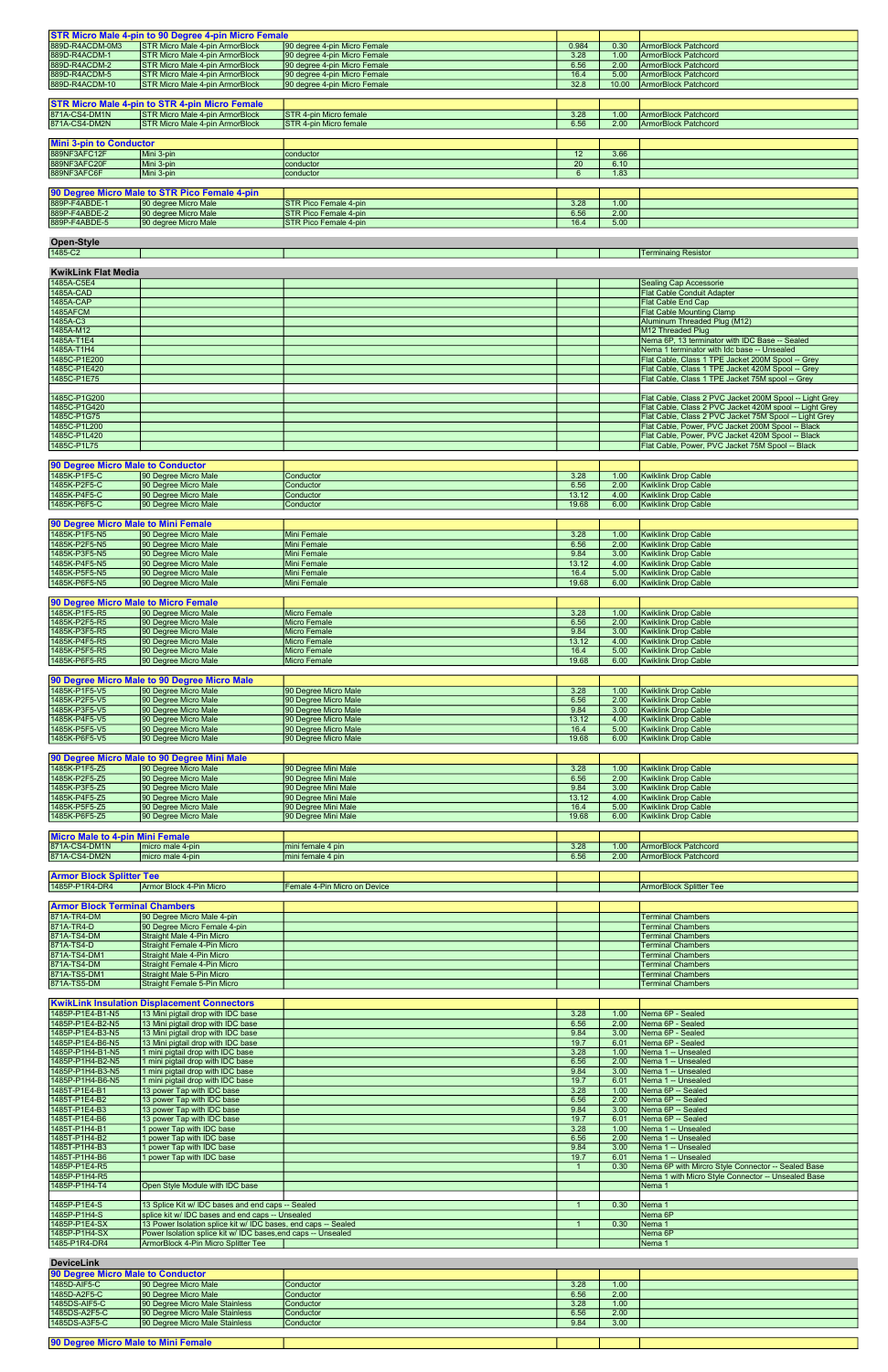| 1485D-AIF5-N4                        | 90 Degree Micro Male                                 | <b>Mini Female</b>                                        | 3.28              | 1.00         |                                               |
|--------------------------------------|------------------------------------------------------|-----------------------------------------------------------|-------------------|--------------|-----------------------------------------------|
| 1485D-A2F5-N4                        | 90 Degree Micro Male                                 | <b>Mini Female</b>                                        | 6.56              | 2.00         |                                               |
| 1485DS-AIF5-N4                       | 90 Degree Micro Male Stainless                       | <b>Mini Female</b>                                        | 3.28              | 1.00         |                                               |
| 1485DS-A2F5-N4                       | 90 Degree Micro Male Stainless                       | <b>Mini Female</b>                                        | 6.56              | 2.00         |                                               |
|                                      |                                                      |                                                           |                   |              |                                               |
|                                      |                                                      |                                                           |                   |              |                                               |
| 90 Degree Micro Male to Micro Female |                                                      |                                                           |                   |              |                                               |
| 1485D-A1F5-R4                        | 90 Degree Micro Male                                 | <b>Micro Female</b>                                       | 3.28              | 1.00         |                                               |
| 1485D-A2F5-R4                        | 90 Degree Micro Male                                 | <b>Micro Female</b>                                       | 6.56              | 2.00         |                                               |
| 1485DS-A1F5-R4                       | 90 Degree Micro Male Stainless                       | <b>Micro Female</b>                                       | 3.28              | 1.00         |                                               |
| 1485DS-A2F5-R4                       | 90 Degree Micro Male Stainless                       | <b>Micro Female</b>                                       | 6.56              | 2.00         |                                               |
| 1485DS-A3F5-X4                       | 90 Degree Micro Male Stainless                       | <b>Micro Female</b>                                       | 9.84              | 3.00         |                                               |
|                                      |                                                      |                                                           |                   |              |                                               |
| <b>Mini Male to Conductor</b>        |                                                      |                                                           |                   |              |                                               |
| 1485D-A1M5-C                         | <b>Mini Male</b>                                     | Conductor                                                 | 3.28              | 1.00         |                                               |
| 1485D-A2M5-C                         | <b>Mini Male</b>                                     | Conductor                                                 | 6.56              | 2.00         |                                               |
| 1485D-A3M5-C                         | <b>Mini Male</b>                                     | Conductor                                                 | 9.84              | 3.00         |                                               |
| 1485DS-A2M5-C                        | <b>Mini Male Stainless</b>                           | Conductor                                                 | 6.56              | 2.00         |                                               |
| 1485DS-A3M5-C                        | <b>Mini Male Stainless</b>                           | Conductor                                                 | 9.84              | 3.00         |                                               |
|                                      |                                                      |                                                           |                   |              |                                               |
|                                      |                                                      |                                                           |                   |              |                                               |
| <b>Mini Male to Mini Female</b>      |                                                      |                                                           |                   |              |                                               |
| 1485D-A1M5-N4                        | <b>Mini Male</b>                                     | <b>Mini Female</b>                                        | 3.28              | 1.00         |                                               |
| 1485D-A2M5-N4                        | <b>Mini Male</b>                                     | <b>Mini Female</b>                                        | 6.56              | 2.00         |                                               |
| 1485D-A3R5-N4                        | <b>Mini Male</b>                                     | <b>Mini Female</b>                                        | 9.84              | 3.00         |                                               |
| 1485DS-A1M5-N4                       | <b>Mini Male</b>                                     | <b>Mini Female</b>                                        | 3.28              | 1.00         |                                               |
| 1485DS-A2M5-N4                       | <b>Mini Male Stainless</b>                           | <b>Mini Female</b>                                        | 6.56              | 2.00         |                                               |
| 1485DS-A3M5-N4                       | <b>Mini Male Stainless</b>                           | <b>Mini Female</b>                                        | 9.84              | 3.00         |                                               |
|                                      |                                                      |                                                           |                   |              |                                               |
| <b>Mini Male to Micro Female</b>     |                                                      |                                                           |                   |              |                                               |
| 1485D-A1M5-R4                        | <b>Mini Male</b>                                     | <b>Micro Female</b>                                       | 3.28              | 1.00         |                                               |
| 1485D-A2M5-R4                        | <b>Mini Male</b>                                     | <b>Micro Female</b>                                       | 6.56              | 2.00         |                                               |
| 1485D-A3M5-R4                        | <b>Mini Male</b>                                     | <b>Micro Female</b>                                       | 9.84              | 3.00         |                                               |
| 1485DS-A1M5-R4                       | <b>Mini Male Stainless</b>                           | <b>Micro Female</b>                                       | 3.28              | 1.00         |                                               |
| 1485DS-A2M5-R4                       | <b>Mini Male Stainless</b>                           | <b>Micro Female</b>                                       | 6.56              | 2.00         |                                               |
| 1485DS-A3M5-R4                       | <b>Mini Male Stainless</b>                           | Micro Female                                              | 9.84              | 3.00         |                                               |
|                                      |                                                      |                                                           |                   |              |                                               |
|                                      |                                                      |                                                           |                   |              |                                               |
| <b>Conductor to Conductor</b>        |                                                      |                                                           |                   |              |                                               |
| 1485D-A3C3-C                         | Conductor                                            | Conductor                                                 | 9.84              | 3.00         |                                               |
| 1485DS-A3C3-C                        | Conductor                                            | Conductor                                                 | 9.84              | 3.00         |                                               |
|                                      |                                                      |                                                           |                   |              |                                               |
| <b>Conductor to Mini Female</b>      |                                                      |                                                           |                   |              |                                               |
| 1485D-A3C3-N4                        | Conductor                                            | <b>Mini Female</b>                                        | 9.84              | 3.00         |                                               |
| 1485DS-A3C3-N4                       | Conductor                                            | <b>Mini Female</b>                                        | 9.84              | 3.00         |                                               |
|                                      |                                                      |                                                           |                   |              |                                               |
| <b>Conductor to Micro Female</b>     |                                                      |                                                           |                   |              |                                               |
| 1485D-A3C3-R4                        | Conductor                                            | Micro Female                                              | 9.84              | 3.00         |                                               |
| 1485DS-A3C3-R4                       | <b>Conductor Stainless</b>                           | Micro Female                                              | 9.84              | 3.00         |                                               |
|                                      |                                                      |                                                           |                   |              |                                               |
|                                      |                                                      |                                                           |                   |              |                                               |
| DH+/RIO, and DH485                   |                                                      |                                                           |                   |              |                                               |
|                                      |                                                      |                                                           |                   |              |                                               |
| 1746-RT29                            |                                                      |                                                           |                   |              | 3 pin phoenix connector DH+/RIO               |
|                                      |                                                      |                                                           |                   |              |                                               |
|                                      |                                                      |                                                           |                   |              |                                               |
| 1770-CD1                             |                                                      |                                                           |                   |              | 100 30.49 TwinAxial Cable                     |
| 1770-CD10                            |                                                      |                                                           | 1000              |              | 304.88   TwinAxial Cable                      |
| 1770-CD2                             |                                                      |                                                           | 200               | 60.98        | <b>TwinAxial Cable</b>                        |
| 1770-CD3                             |                                                      |                                                           | 300               | 91.46        | <b>TwinAxial Cable</b>                        |
| 1770-CD4                             |                                                      |                                                           | 400               | 121.95       | <b>TwinAxial Cable</b>                        |
| 1770-CD5                             |                                                      |                                                           | 500               | 152.44       | <b>TwinAxial Cable</b>                        |
| 1770-CD6                             |                                                      |                                                           | 600               |              | 182.93 TwinAxial Cable                        |
| 1770-CD7                             |                                                      |                                                           | 700               |              | 213.41 TwinAxial Cable                        |
| 1770-CD8                             |                                                      |                                                           | 800               | 243.90       | <b>TwinAxial Cable</b>                        |
| 1770-CD9                             |                                                      |                                                           | 900               | 274.39       | <b>TwinAxial Cable</b>                        |
| 1770-XF                              |                                                      |                                                           |                   |              | Data HWY Terminator Set                       |
| 1770-XG                              |                                                      |                                                           |                   |              | Data HWY Dropline (1770-CD) Connector Kit     |
| 1770-CF                              | <b>Customer Module</b>                               | 1771-P1, -P2, 1774-P1, 1778-P2                            | 8                 | 2.44         | Analog I/O Module Power Cable                 |
| 1770-CG                              | Male RS232                                           | 1771-KE, -KF, -KG OR 1785-KE                              | 16.5              | 5.03         | RS232C Interface Cable                        |
| 1770-CP                              | Modem                                                | 1771-KE, -KF, -KG OR 1785-KE                              | 16.5              | 5.03         | <b>Modem Adapter Cable</b>                    |
| 1784-CYK                             | <b>IBM 5531</b>                                      | 1771-KE, -KF, -KG OR 1785-KE                              | 9                 | 2.74         |                                               |
|                                      |                                                      |                                                           |                   |              |                                               |
|                                      |                                                      |                                                           |                   |              |                                               |
| 1784-KT/KTX                          |                                                      |                                                           |                   |              |                                               |
| 1784-CP                              | 1784-KTP,KT,KT2,KL (62 pin D-Shell)                  | PLC 5/10, 12, 15, 25 & PLC-3 w/ DH+ (DB-9)                | 10.5              | $\mathbf{3}$ |                                               |
| 1784-CP2                             | 1784-KTP, KT, KT2, KL (62 pin D-Shell)               | PLC-2 (DB-15)                                             | 10.5              | 3.20         |                                               |
| 1784-CP3                             | 1784-KTP, KT, KT2, KL (62 pin D-Shell)               | PLC-3 (DB-25)                                             | 10.5              | 3.20         |                                               |
| 1784-CP5                             | 1784-KTK1 (DB-15)I)                                  | PLC-5/10, 15, 25 & PLC-3 (DB-25)                          | 10.5              | 3.20         |                                               |
| 1784-CP6                             | 1784-KT, -KT2, -KL                                   | PLC-5 (DIN)                                               | 10.5              | 3.20         |                                               |
| 1784-CP8                             | 62 pin D-Shell of 1784-KT                            | 3 pin phoenix                                             |                   |              |                                               |
| 1784-CP12                            | 1784-KTS, -KTX, -KTXD (3 pin phoenix)                | $DB-9$                                                    | 10.5              | 3.20         | Adapter for 1784-KT, -KT2, -KL                |
| 1784-CP13                            | 1784-KTS, -KTX, -KTXD (3 pin phoenix) 8 pin mini-din |                                                           | 10.5              | 3.20         |                                               |
| 1784-CP14                            | 1784-KTX, KTXD (6 pin phoenix)                       | <b>RJ-45</b>                                              | 10.5              | 3.20         |                                               |
| 1784-CP15                            | 1784-KTX (Custom ORB)                                | <b>DB-15</b>                                              | $\overline{10.5}$ | 3.20         |                                               |
| 1784-CP16                            | 1784-KTX (Custom ORB)                                | <b>DB-25</b>                                              | 10.5              | 3.20         |                                               |
|                                      |                                                      |                                                           |                   |              |                                               |
| <b>PCMK</b>                          |                                                      |                                                           |                   |              |                                               |
| 1784-PCM2                            | <b>PCMK CARD</b>                                     | <b>PLC-2 (DB-15)</b>                                      | 10.5              | 3.20         |                                               |
| 1784-PCM4                            | <b>PCMK CARD</b>                                     | <b>RJ-45</b>                                              | 10.5              | 3.20         |                                               |
| 1784-PCM5                            | <b>PCMK CARD</b>                                     | DB-9 (also comes with 1784-CP7 Adapter)                   | 10.5              | 3.20         |                                               |
| 1784-PCM6                            | <b>1784-PCMK</b>                                     | 8-pin mini din (SLC 5/04, PLC ???, 1756-DH+/RIO)          | 10                | $\mathbf{3}$ |                                               |
| 1784-CP7                             | $DB-9$                                               | 8-pin mini din                                            |                   |              | no length - this is a DB9 to mini din adapter |
|                                      |                                                      |                                                           |                   |              |                                               |
| PC C                                 |                                                      |                                                           |                   |              |                                               |
| 1747-PCIC                            |                                                      |                                                           | 9.84              | 3.00         | Adapter                                       |
| 1747-PCIC2                           |                                                      |                                                           | 32.81             | 10.00        | Interconnect cable                            |
|                                      |                                                      |                                                           |                   |              |                                               |
|                                      |                                                      |                                                           |                   |              |                                               |
| <b>ETHERNET</b>                      |                                                      |                                                           |                   |              |                                               |
| 1785-TAM                             | Thin Wire Xceiver Cable Kit                          |                                                           | 49.2              | 15.00        |                                               |
| 1785-TAS                             | Thin Wire Xceiver Cable Kit                          |                                                           | 49.2              | 15.00        |                                               |
| 1785-TBM                             | <b>Thick Wire Xceiver Cable Kit</b>                  |                                                           | 49.2              | 15.00        |                                               |
| 1785-TBS                             | <b>Thick Wire Xceiver Cable Kit</b>                  |                                                           | 6.56              | 2.00         |                                               |
| 1785-TR10B2                          | <b>AUI</b>                                           | Thin Wire Xceiver                                         |                   |              |                                               |
| 1785-TR10B5                          | <b>AUI</b>                                           | <b>Thick Wire Xceiver</b>                                 |                   |              |                                               |
| 1785-TR10BF<br>1785-TR10BT           | <b>AUI</b><br><b>AUI</b>                             | <b>Fiber Optic Xceiver</b><br><b>TW Pair Enet Xceiver</b> |                   |              |                                               |

| <b>MODEMS</b>             |                                      |                                                                               |                  |       |                |
|---------------------------|--------------------------------------|-------------------------------------------------------------------------------|------------------|-------|----------------|
| 9300-25M15M               | DB-25 Male (modem)                   | DB-15 Male                                                                    | 10 <sup>°</sup>  | 3.05  |                |
| 9300-25M25F               | DB-25 Male (modem)                   | 1770-KF2 (DB-25 Female w/ latch)                                              | 10 <sup>10</sup> | 3.05  |                |
| 9300-25M25M               | DB-25 Male (modem)                   | PLC (DB-25 Male)                                                              | 10               | 3.05  |                |
| 9300-25M8DIN              | DB-25 Male (modem)                   | Micrologix (8 pin mini-din)                                                   | 10 <sup>1</sup>  | 3.05  |                |
| 9300-25M9F                | DB-25 Male (modem)                   | Computer (DB-9 Female)                                                        | 10               | 3.05  |                |
| 9300-25M9FRT              | DB-25 Male (modem)                   | SLC, 1747-KE, Micro 1500 LRP (Rt Angle DB-9 Female)                           | 10               | 3.05  |                |
| 9300-DHPLUS15             | DB-15 Female w/ 1500HM (1770-KF2)    | 3 PIN PHOENIX (DH+)                                                           | 15               | 4.57  |                |
|                           |                                      |                                                                               |                  |       |                |
| <b>OPERATOR INTERFACE</b> |                                      |                                                                               |                  |       |                |
| <b>Panelview</b>          |                                      |                                                                               |                  |       |                |
| 1761-CBL-AM00             | 8 pin mini din - 300 Micro           | 8 pin mini din -- MicroLogix, or AIC+ Port 2                                  | 1.476            | 0.45  |                |
| 1761-CBL-HM02             | 8 pin mini din - 300 Micro           | 8 pin mini din -- MicroLogix, or AIC+ Port 2                                  | 6.56             | 2.00  |                |
| 2711-CBLHM05              | 8 pin mini din - 300 Micro           | 8 pin mini din -- MicroLogix, or AIC+ Port 2                                  | 16.4             | 5.00  | PanelView 300u |
| 2711-CBLHM10              | 8 pin mini din - 300 Micro           | 8 pin mini din -- MicroLogix, or AIC+ Port 2                                  | 32.8             | 10.00 | PanelView 300u |
|                           | 8-pin mini DIN - 300 Micro           | 9-pin D-shell (null modem in the cable) -- SLC Ch0, AIC+ Port 1 or computer   | 1.476            |       |                |
| 1761-CBL-AP00             | MicroLogix                           | AIC+ Port 1 or computer                                                       |                  | 0.45  |                |
|                           | SLC Ch <sub>0</sub>                  | AIC+ Port 2                                                                   |                  |       |                |
|                           | 8-pin mini DIN - 300 Micro           | 9-pin D-shell (null modem in the cable) -- SLC Ch0, AIC+ Port 1 or computer   | 6.56             | 2.00  |                |
| 1761-CBL-PM02             | MicroLogix                           | AIC+ Port 1 or computer                                                       |                  |       |                |
|                           | SLC Ch <sub>0</sub>                  | AIC+ Port 2                                                                   |                  |       |                |
|                           | 8-pin mini DIN - 300 Micro           | 9-pin D-shell (null modem in the cable) -- SLC Ch0, AIC+ Port 1 or computer   | 16.4             |       |                |
| 2711-CBL-PM05             | MicroLogix                           | AIC+ Port 1 or computer                                                       |                  | 5.00  |                |
|                           | $SLC$ $Ch$ <sup>0</sup>              | AIC+ Port 2                                                                   |                  |       |                |
| 2711-CBL-PM10             | 8-pin mini DIN - 300 Micro           | 9-pin D-shell (null modem in the cable) -- SLC Ch0, AIC+ Port 1 or computer   | 32.8             |       |                |
|                           | MicroLogix                           | AIC+ Port 1 or computer                                                       |                  | 10.00 |                |
|                           | SLC Ch <sub>0</sub>                  | AIC+ Port 2                                                                   |                  |       |                |
| 2711-NC21                 | Panelview (except 300U) DB-9         | Micrologix (8 pin mini din) or AllC+ Port 2                                   | 16.4             | 5.00  |                |
| 2711-NC22                 | Panelview (except 300U) DB-9         | Micrologix (8 pin mini din) or AllC+ Port 2                                   | 49.2             | 15.00 |                |
| 1761-CBL-AC00             | 9-pin D-shell - SLC Ch0              | 9-pin D-shell on AIC+ Port 1 or Computer                                      | 1.476            | 0.45  |                |
| 1747-CP3                  | 9-pin D-shell - SLC Ch0              | 9-pin D-shell on AIC+ Port 1 or 1747-KFC15 or Computer                        | 9.84             | 3.00  |                |
| 2711-NC13                 | 9-Pin D-Shell -- Computer or SLC Ch0 | 2711-xxx1.xxx3.xxx5.xxx8.xxx9.1000E, & 1400E (series F and later)             | 16.4             | 5.00  |                |
| 2711-NC14                 | 9-Pin D-Shell -- Computer or SLC Ch0 | 2711-xxx1,xxx3,xxx5,xxx8,xxx9, 1000E, & 1400E (series F and later)            | 32.8             | 10.00 |                |
| 2706-NC13                 | 9-Pin D-Shell -- Computer or SLC Ch0 | 2711-xxx1,xxx3,xxx5,xxx8,xxx9, 1000E, & 1400E (series F and later), Dataliner | 9.84             | 3.00  |                |